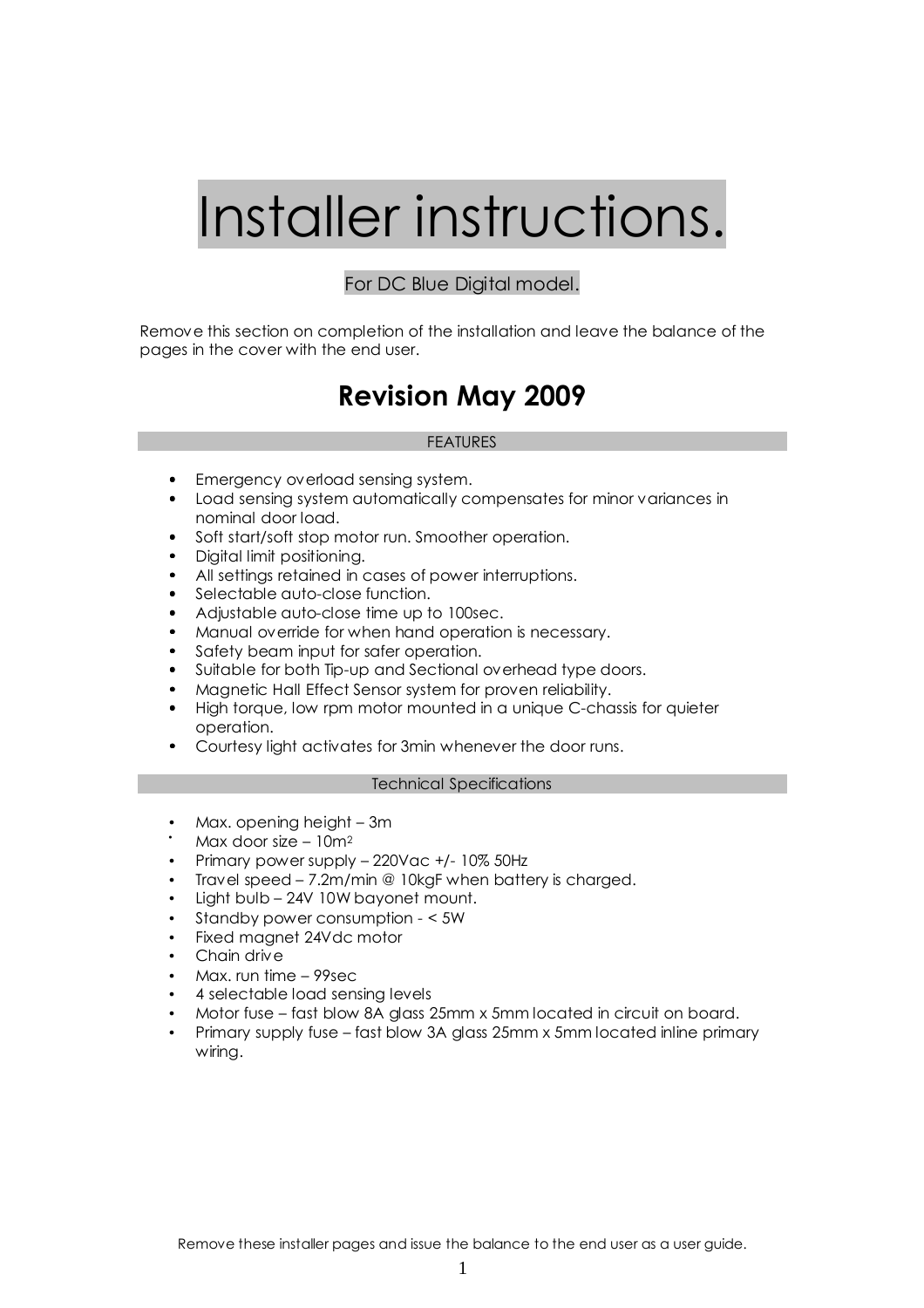## Safety Obligations.

## Read and understand before commencing installation. Failure to follow these Obligations can cause irreparable damage or harm to the system and or person.

Prior to installation:

- The door must be balanced correctly to the tensioning system.
	- When operated by hand the door should be free of hindrance and easily moved.
	- When left at any position in its travel, the door should neither rise nor fall. If the door does rise or fall, re-balance the tensioning system. (Tensioning should only be carried out by a qualified and experienced person)
- The door material must be sound and whole. Ensure the areas where the operator attaches have been re-enforced. The door hardware must be in good serviceable condition.
- Ensure the wall above the door is sound and strong enough to allow proper fixing of the operator. If necessary use through bolts and or cross brace plate to spread the load. (Typically on cinder brick or hollow walls)
- Do not use false fascias for mounting.
- The DC Blue Digital is designed for weatherproof applications only. Free of moisture and dust. Install in completely walled and roofed garages only.
- Ensure the area of installation is not subject to explosive hazards. There should be no inflammable gasses or fumes as these can present a serious safety hazard.
- The DC Blue Digital is designed to be used in low traffic applications only. Do not install on doors used for multi parking garages like office parks or apartment blocks with single entrance.
- The DC Blue Digital is supplied with a sealed 15A safety plug on lead for use in an electrical code of practice approved plug point. Do not extend, modify or replace the plug lead unless duly qualified as an electrician. Before installing the unit, ensure the mains supply is switched off.
- It is the responsibility of the installer to ascertain that the designated persons (including children) intended to use the system, do not suffer reduced physical sensory or mental capabilities, or lack of experience and knowledge, unless they have been given supervision or instruction concerning the use of the system by a person responsible for their safety.
- The drive may not be installed on a door incorporating a wicket door. Unless the drive is disabled by the release of the wicket door.

## Installation:

- Remove all cables, latches or catches not necessary for automation.
- Ensure the working area is clear of obstructions and obstacles.
- No modification should be made to the DC Blue Digital operator.

Cont........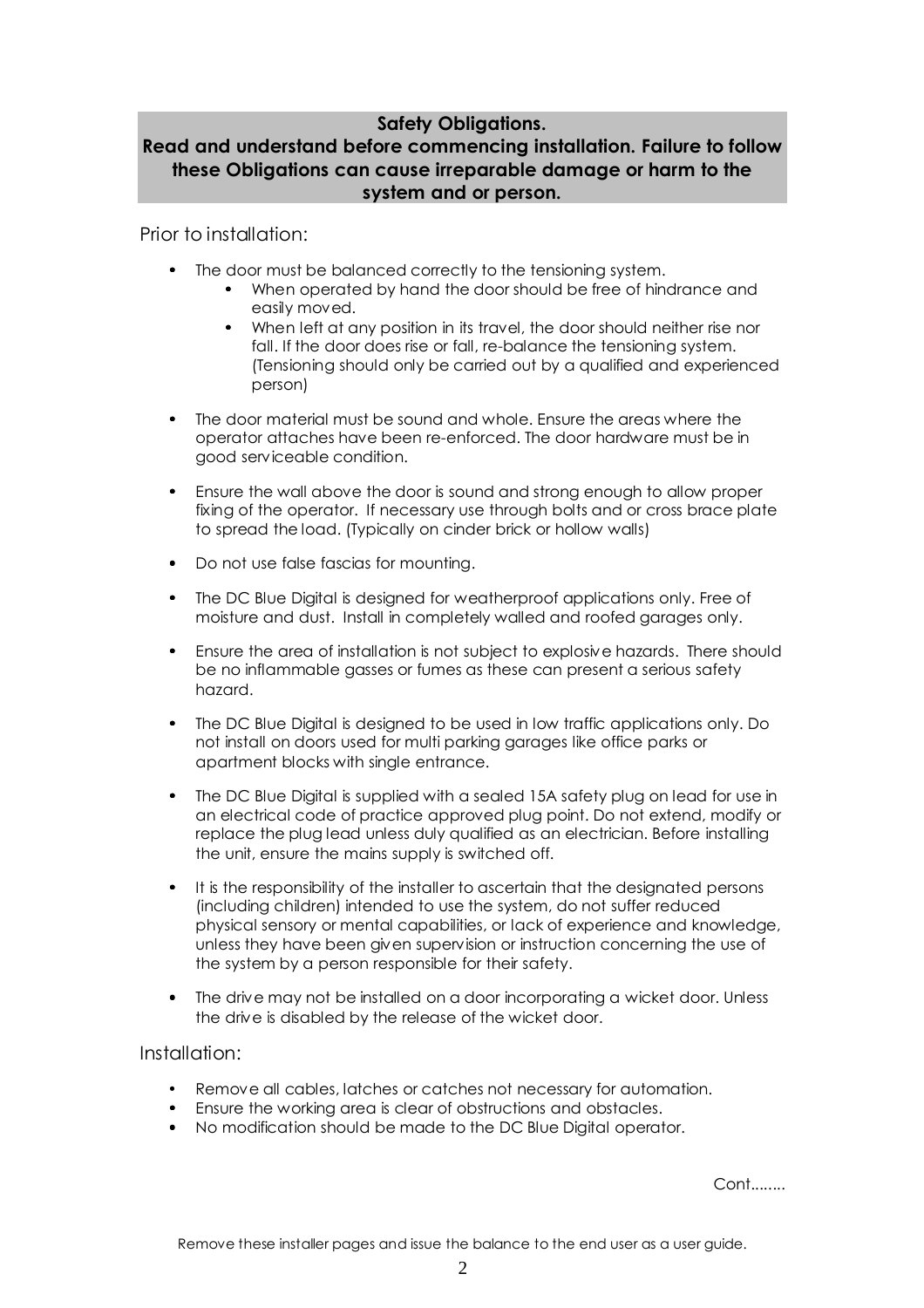#### Safety Obligations continued....

- Use of any installation procedure alternate to what is laid out in this documentation can be hazardous and will not be the responsibility of ET Systems.
- Install the door sticker depicting the safety reverse test and keeping door area clear. This sticker should be fixed to the inside surface of the door or near any permanent door control switches such as a wall console if installed.
- The emergency release cord must be installed where it is no higher than 1.8m from the floor level. The label explaining the manual release operation must be fixed to the, or adjacent to the actuating component of the release mechanism.
- Any additional fixed door control switches such as wall consoles, if installed, must be at a height of at least 1,5m, within clear sight of the door and away from any moving components of the system.
- Do not substitute any component of DC Blue Digital with any other manufacturer's part. ET Systems accepts no responsibility for the safety and correct operation of the automation system if any of these points are ignored.

#### After Installation:

- It is the responsibilty of the installer to ensure the user:
	- Is proficient in the use of the manual emergency release mechanism.
	- Is issued with the documentation accompanying this product.
	- Understands that the door may not be operated out of clear sight.
	- Ensures that children are kept clear of the door area and that children do not play with the remote transmitters.
	- Is instructed not to attempt to repair or adjust the automation system.
	- Is proficient in testing the unit's safety sensing system by means of placing a 40mm high object (wooden block) below the door in the closed position. On contact with the object the unit must reverse the door away and back to the open position.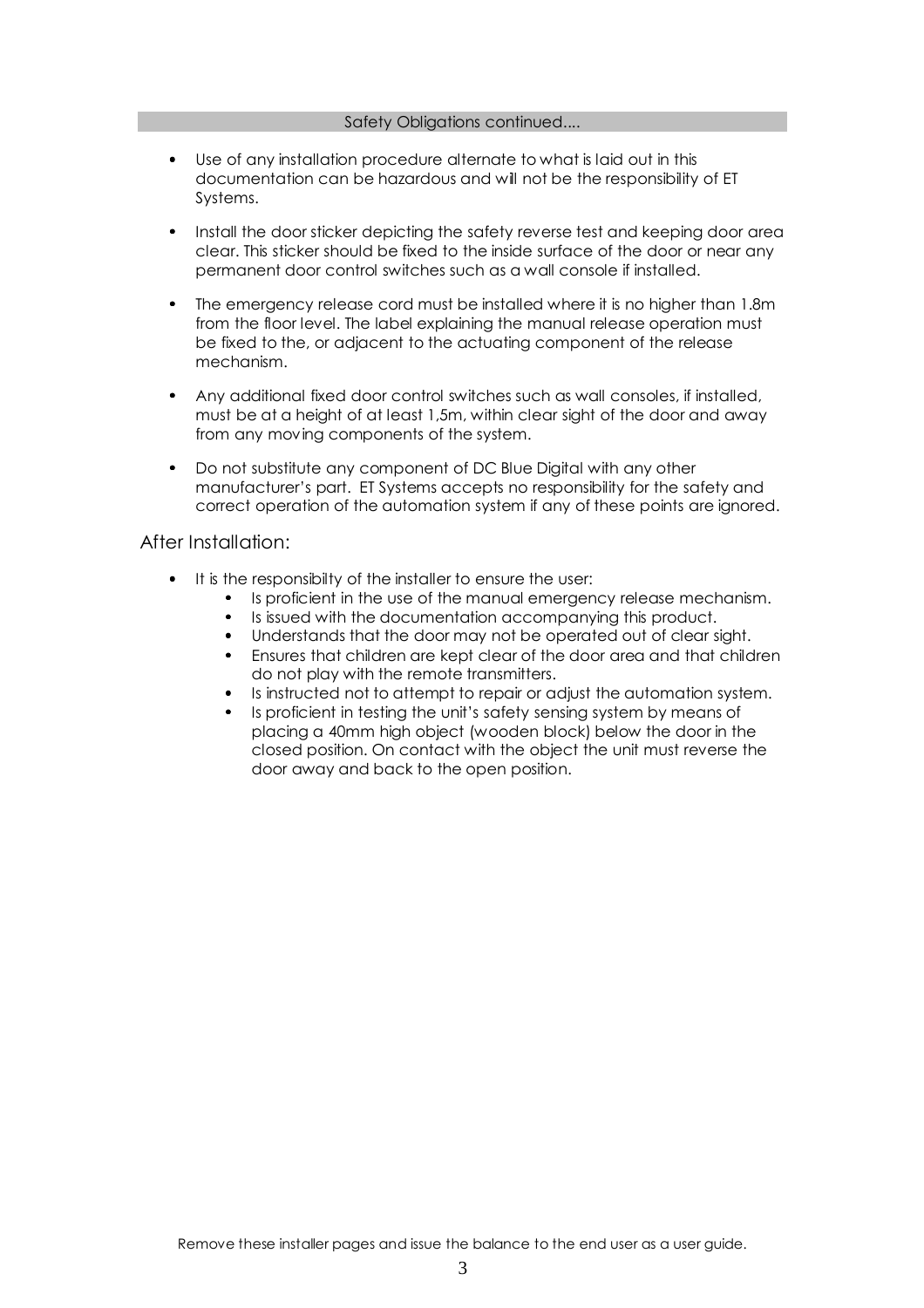#### Assembling the drawbar to the motor-head



- 1. While aligning the splined shaft and socket, gently press the motor head and drawbar together. Use the packaging to rest the motor head on while doing this so as not to damage the motor head cover.
- 2. Swing the drawbar so that it lies evenly between the fastening points as above.
- 3. Place the battery mounting base plate on top of the drawbar as shown above in the pictures. (For ease of handling only install the battery once unit is hanging in final position. This is shown on page 7 of this manual)
- 4. Fasten the mounting straps down using the 4 x 12mm M8 machine bolts supplied. Take care not to over tighten, as this will strip the brass inserts out of their moldings.

## Mounting hanging angle bracket to drawbar

Attach the hanging angle bracket as shown here, using the 3rd strap provided. Ensure there is 50-100mm between the motor-head and strap.



## Hanging Angle Configurations. (Always use a cross-brace as shown)



Remove these installer pages and issue the balance to the end user as a user guide.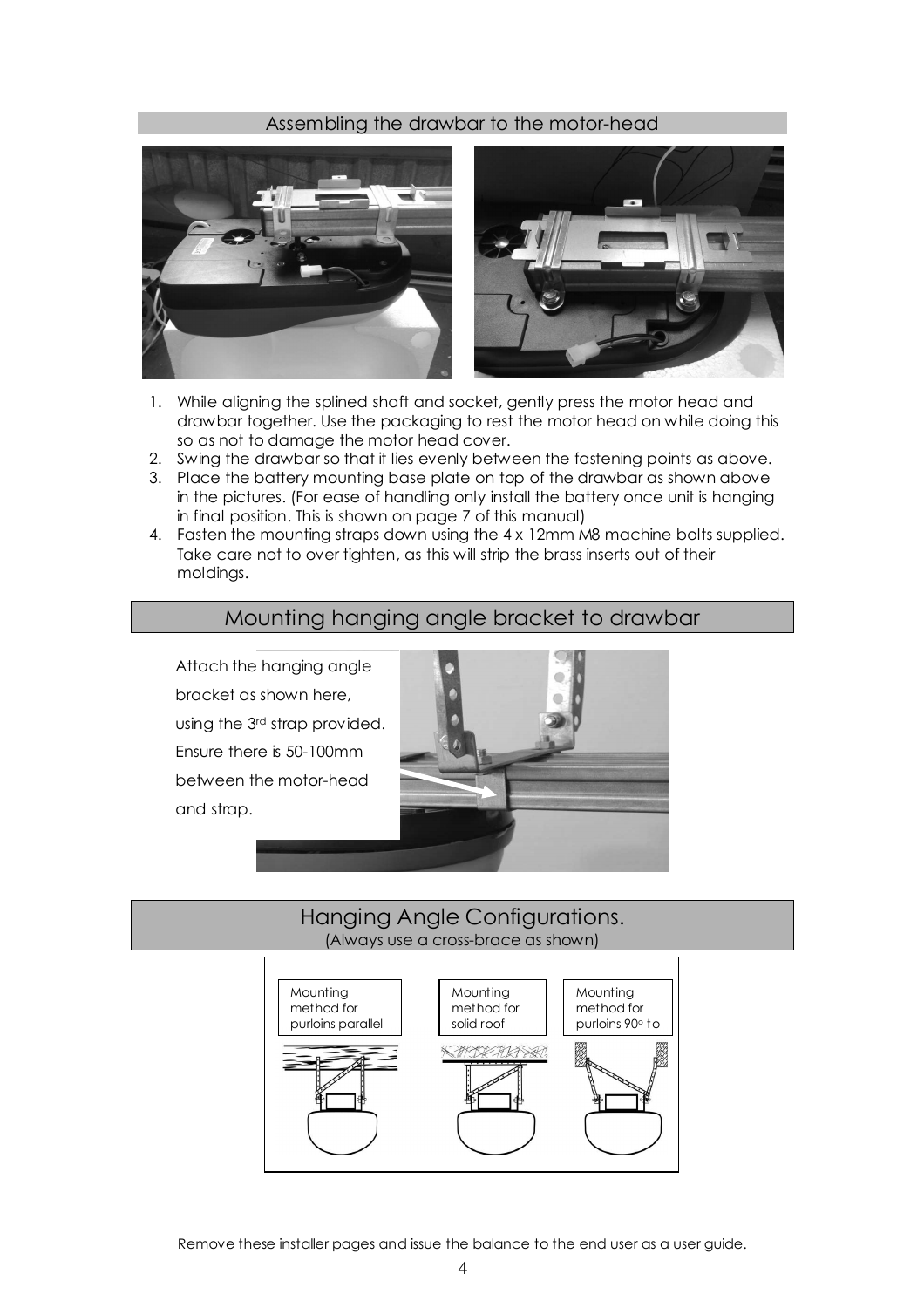

Failure to adhere to these measurements can result in intermittent operation and even damage to the door and DC Blue Digital unit. Do not use the measurements for worm drive motors as doing so will shorten continued trouble free use of the unit. Only use the straight link-arm for this type of installation.



In the case of a tip up type door automation, the open end of the door bracket must face the floor when the door is fully open.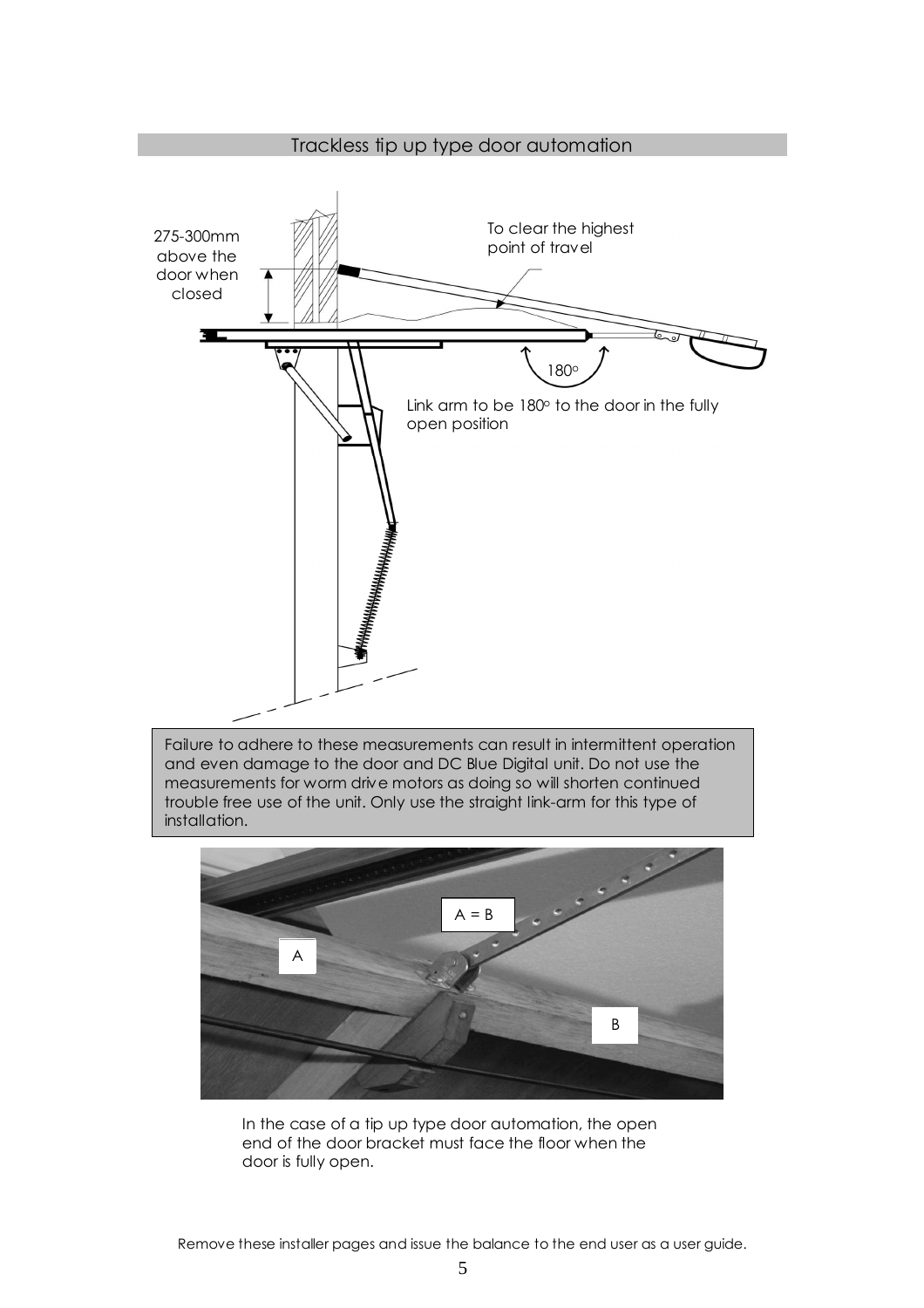

Failure to adhere to these measurements can result in intermittent operation and even damage to the door and/or DC Blue Digital unit.



Remove these installer pages and issue the balance to the end user as a user guide.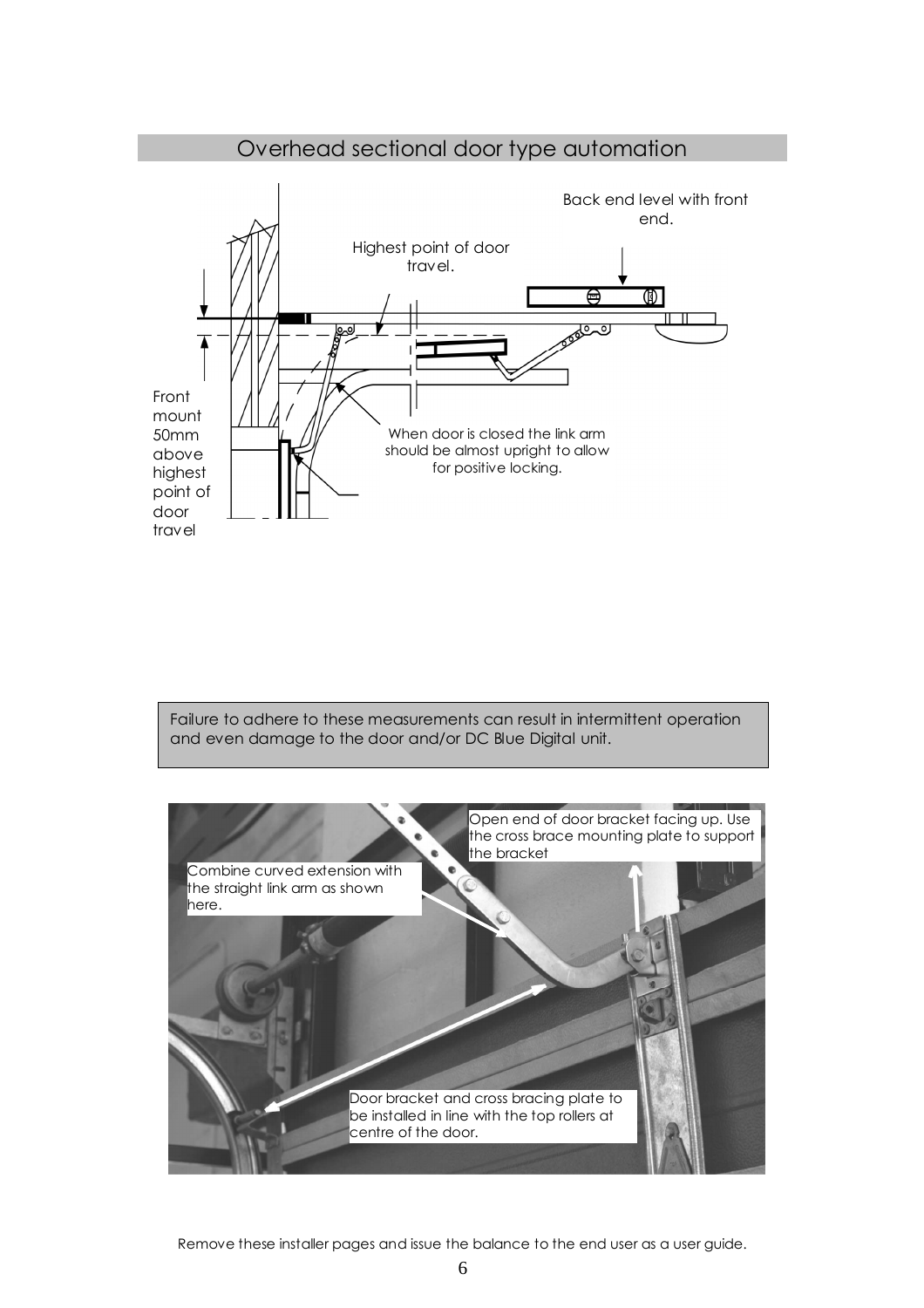## How to install the battery

The battery bracket kit consists of:

- 
- 1 x base plate 1 x holding strap
- 1 x machine screw





The battery mounting base plate should already be installed beneath the motor head mounting straps. (See "Assembling the drawbar to the motor-head" on page 4)

Mount and fasten the battery into the bracket kit as shown alongside here. Be sure to position the battery right side up as seen here! Even though the battery is sealed it should not be installed upside down!





Connect the battery lead from the battery to the battery lead from the control card by pressing the male and female plugs together. Make sure to match the polarity. Red to Red and Black to Black. Do not force the two together. They are molded to assemble in one direction only.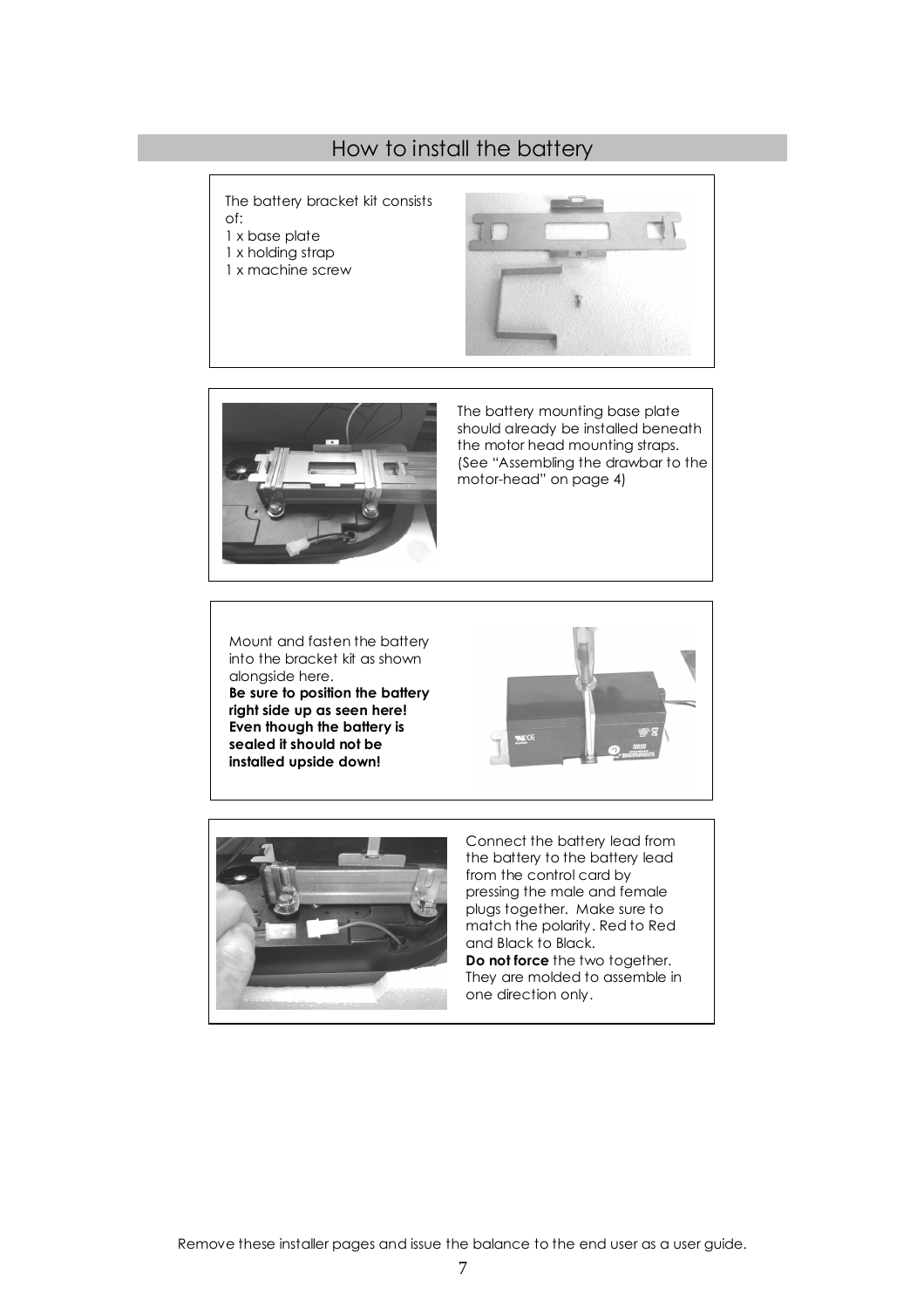## Important note about the battery back-up! \*The Battery and charger need to be inspected on a regular basis.\*

The battery capacity is 3.5 A/hour at 24Vdc when fully charged.

In the case of a power failure the DC Blue Digital will draw all power from the battery. This includes the standby current required by the control card.

The battery reserve will last approximately 18 - 24hrs without running the door (and with no auxiliaries connected) thereafter the door may not run correctly.

The running time available on the battery will be dependent on how heavy the door resistance is and how long the door run time is per full cycle. The heavier the door resistance or the longer the run time, the more drain on the battery reserve each cycle.

#### The battery recharge time is approximately 10hrs – 12hrs to full charge on resumption of mains power supply.

NB! Extended power failures will be detrimental to the lifespan of the battery. To prevent irreversible damage to the battery re-apply power immediately you become aware of the power interruption.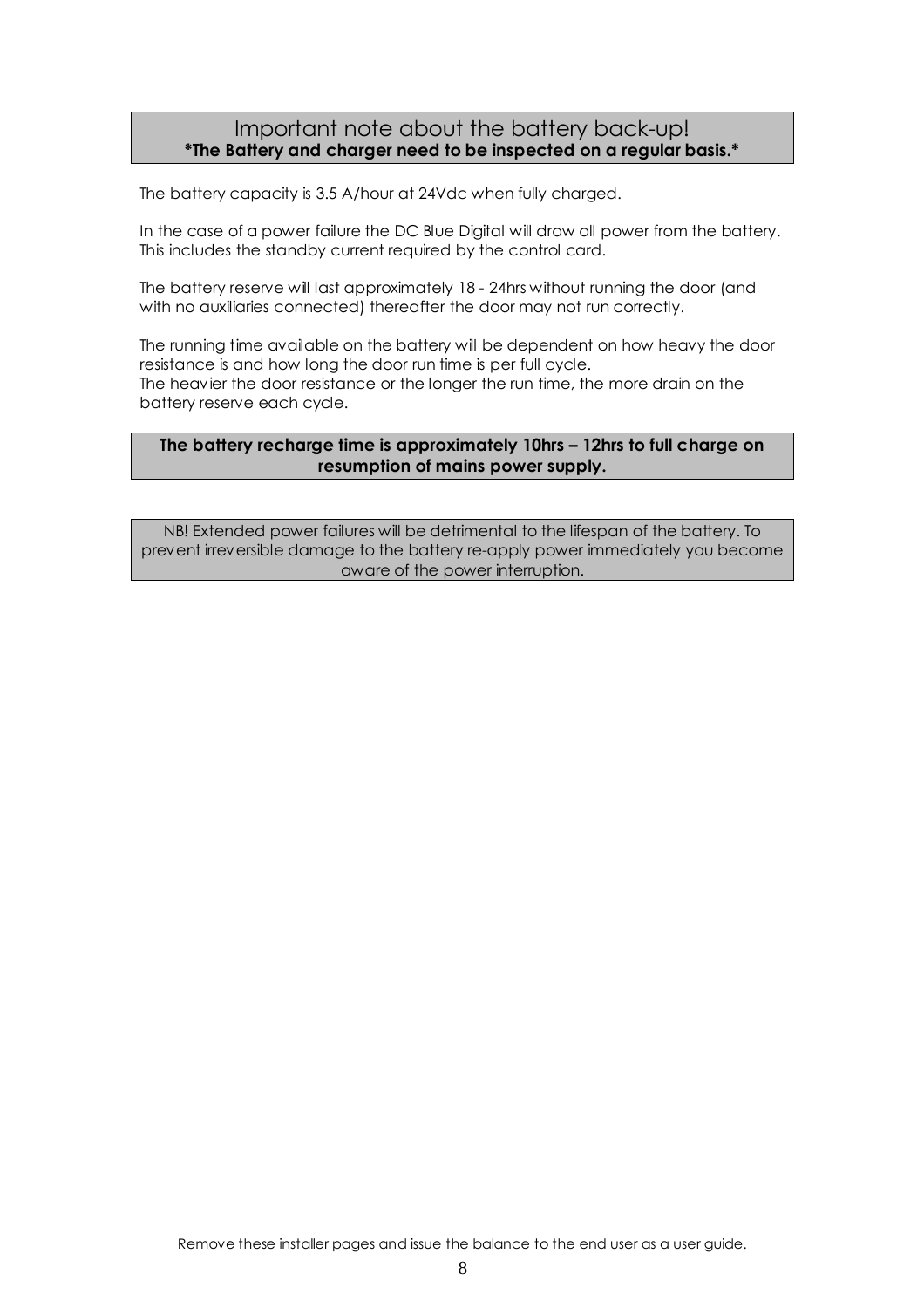

Electronic wiring and programming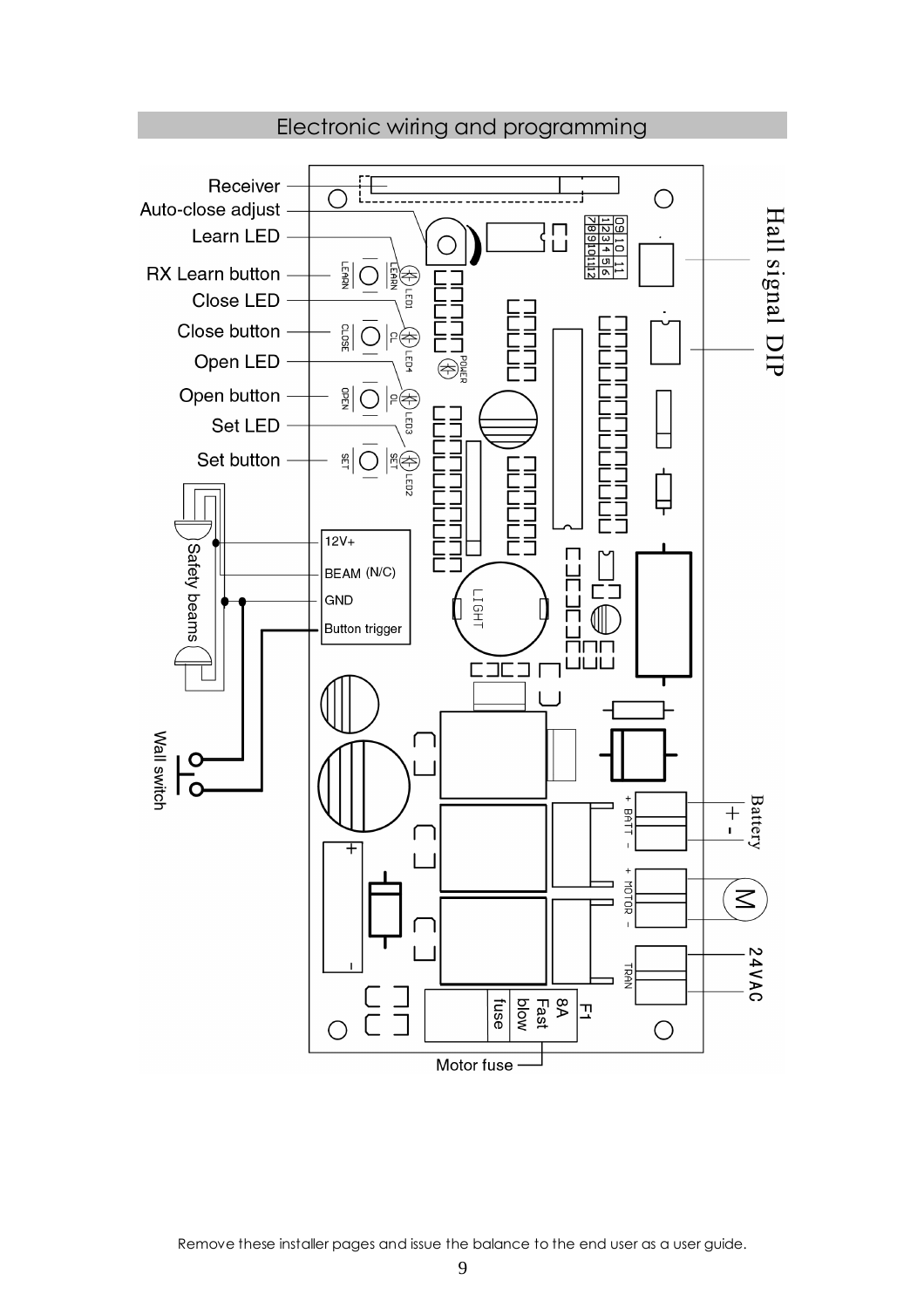## Setting the travel limits

- 1. Press and hold **SET** button +/-3 sec. O Both SET LED and OPEN LED will illuminate.
- 2. Release **SET** button.
- 3. Press and hold OPEN button. O Door will open.
- 2. Release **OPEN** button at required open limit. O Door will stop.
- 3. (Fine tune position using OPEN and CLOSE buttons if necessary)
- 4. Press and release **SET** button to save open limit. O **OPEN** LED will extinguish and **CLOSE** LED will illuminate.
- 5. Press and hold CLOSE button. O Door will close.
- 6. Release CLOSE button at required closed limit. O Door will stop.
- 7. (Fine tune position using **OPEN** and **CLOSE** buttons if necessary)
- 8. Press and release **SET** button to save closed limit.
	- Door will confirm limit travel by automatically running to open position and returning to closed position.

This completes the limit setup.

NB! If the unit initiates the safety overload routine at any time during the limit setup:

- 1. Power down,
- 2. Adjust the overload sensing as below,
- 3. Power up,
- 4. Begin limit setup routine from the beginning again.

If the unit is allowed to stop in the open position on obstruction sensing and not the limit switch, mechanical damage can occur. I.e. fiberglass doors being ripped.

## Setting the overload Sensing.

The ratings below indicate the amount of resistive load allowed before the safety routine will activate.

| N |  |  |  |
|---|--|--|--|
|   |  |  |  |
|   |  |  |  |



Resistance

**Light** Resistance

| Light-medium | Medium-heavv |
|--------------|--------------|

Resistance

ON



Heavy Resistance

Remove these installer pages and issue the balance to the end user as a user guide.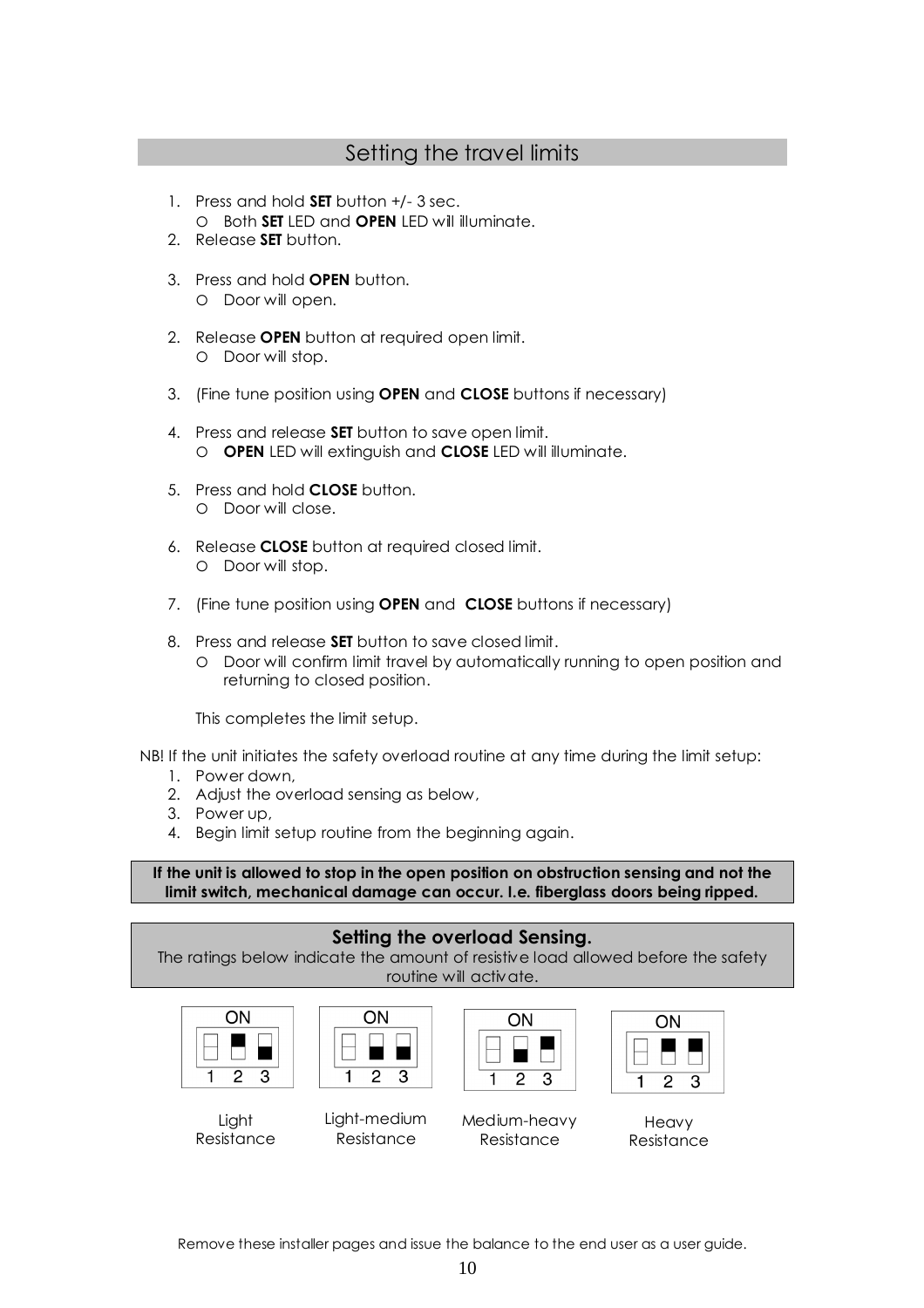## Selecting and adjusting Auto-close (ONLY USE IN CONJUNCTION WITH A SAFETY DEVICE SUCH AS INFRA-RED BEAMS)

To activate the auto-close feature switch Dip switch 1 on.



The time the door remains open can be adjusted from 1 sec to 100 sec by turning the auto-close pot clockwise.



#### PROGRAMMING OF THE ONBOARD RECEIVER (15user memory)

Master erase/defaulting. (It is recommended that this be done on installation).

- 1. Power down
- 2. Press and hold LEARN button,
- 3. While holding LEARN button, power up again.
- 4. LEARN LED begins flashing on and off,
- 5. LEARN LED extinguishes,
- 6. LEARN LED illuminates permanently.
- 7. Release LEARN button and remove power,
- 8. Return power without holding LEARN button.

All previously programmed remote transmitters are now erased.

Programming a remote transmitter into memory. (Hold the remote transmitters +/-500mm away from the receiver antenna when programming).

- 1. Begin by selecting a button on the remote transmitter,
- 2. Start transmitting (FIRST) by pressing and holding the remote transmitter button required,
- 3. Press the LEARN button,
- 4. LEARN LED will flash confirmation.

| <b>LED Flashes</b>     | Meaning                                                                                                                                                               |
|------------------------|-----------------------------------------------------------------------------------------------------------------------------------------------------------------------|
|                        |                                                                                                                                                                       |
| x <sub>1</sub>         | Successful - first user programmed. Master remote<br>transmitter.                                                                                                     |
| x <sub>2</sub>         | Successful - There is still memory available.                                                                                                                         |
| Multiple rapid flashes | Unsuccessful - Memory is full                                                                                                                                         |
| No flashes             | Unsuccessful - Either a non - ETBLUE remote transmitter<br>is being used or there is another remote transmitter active on<br>433.92MHz and it is blocking the signal. |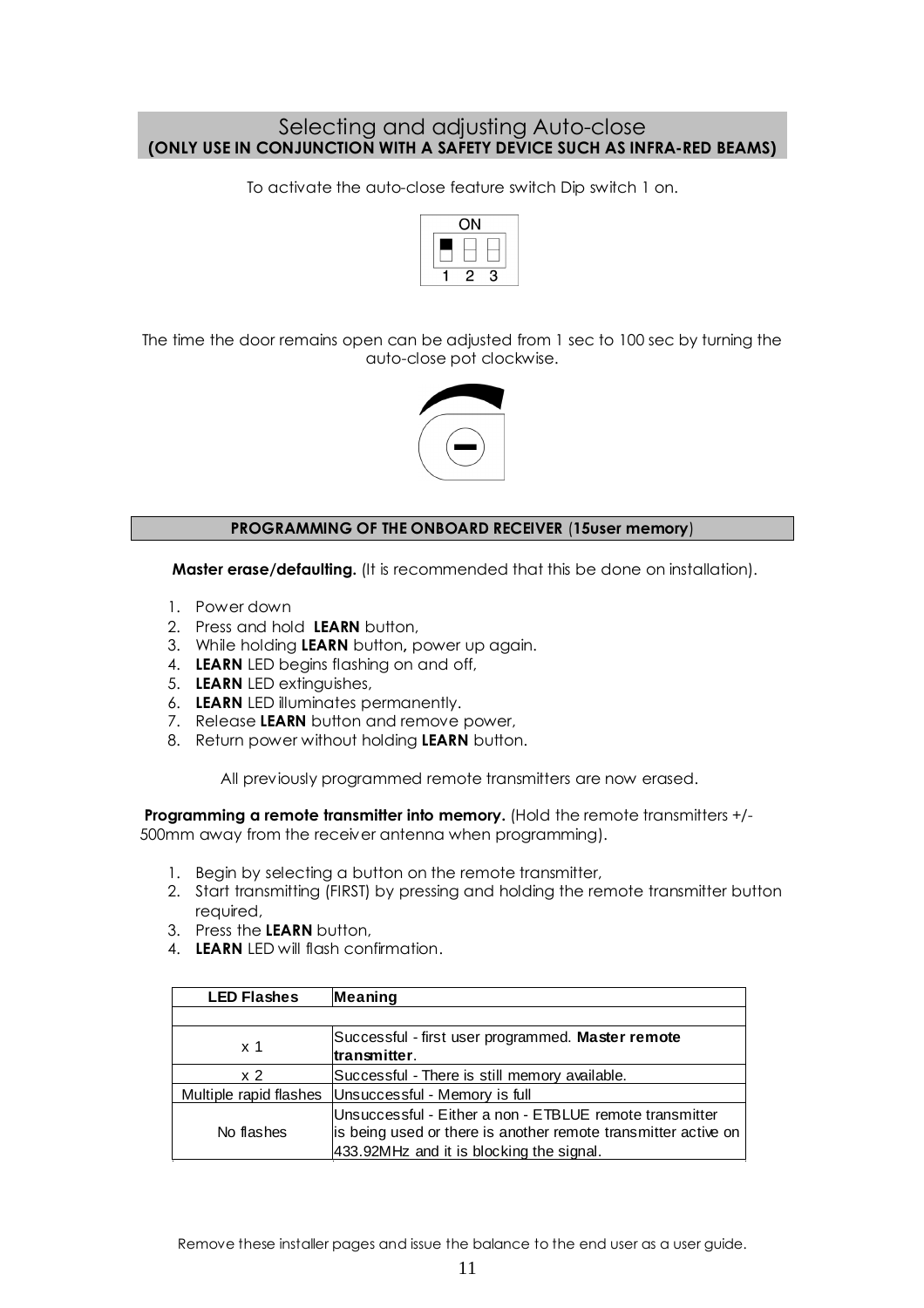#### Erasing an incorrectly programmed remote transmitter. (For example if the

neighbour's remote transmitter was accidentally memorized while programming).

- 1. Begin by pressing and holding the master remote transmitter (User 1 remote transmitter) button until LEARN LED illuminates.
- 2. Release the **Master remote transmitter** button.
- 3. Within 10 sec. press and hold the incorrectly programmed remote transmitter button.
- 4. LEARN LED will begin flashing confirmation of successful erase.
- 5. Release the now erased remote transmitter button.